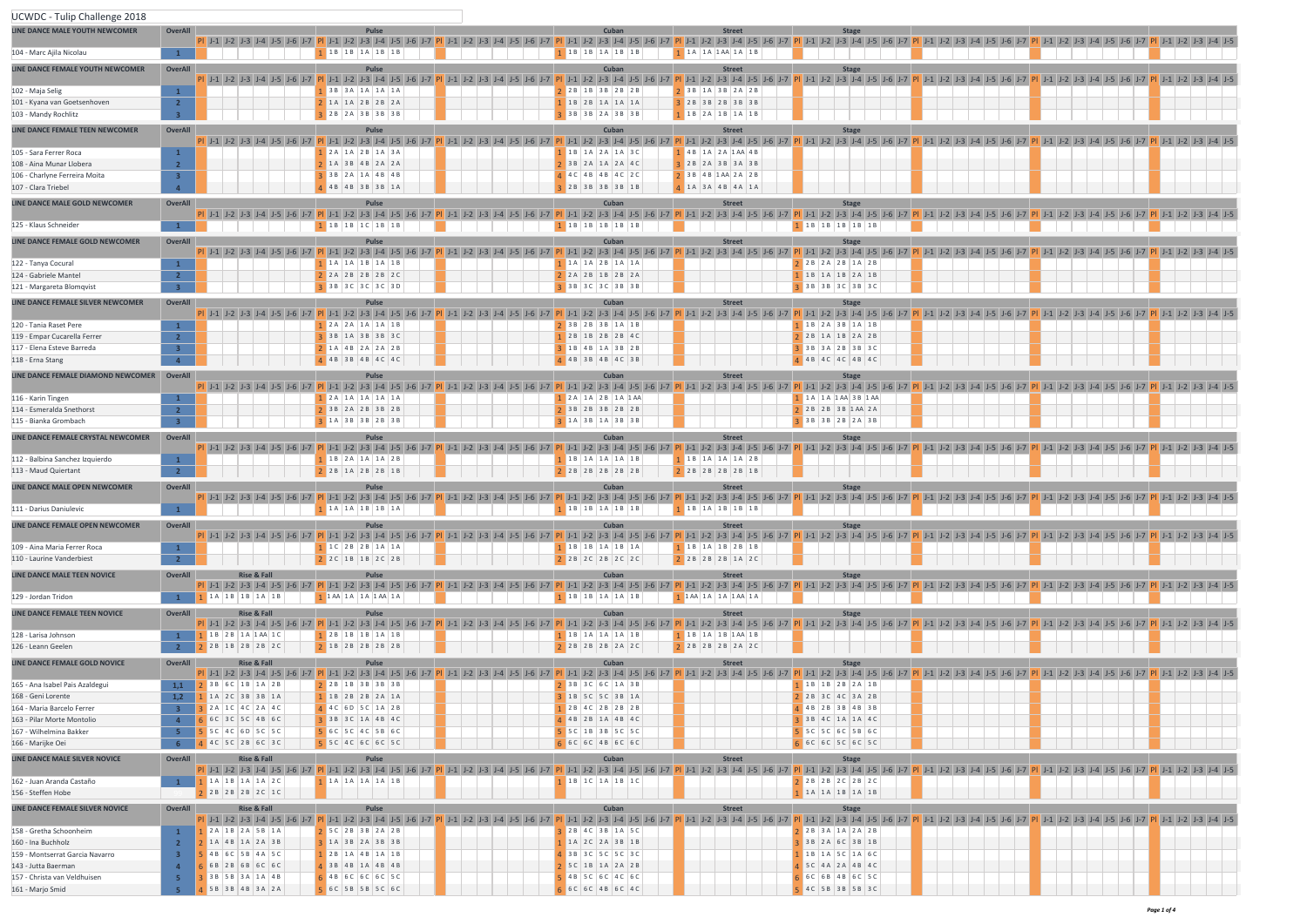| UCWDC - Tulip Challenge 2018                              |                 |                                                                                                                      |                                                    |                                                |                                                                     |                                                   |                                                                                                                                                                                                                                                                                                             |                                                                                                                                                         |                                                                                         |  |
|-----------------------------------------------------------|-----------------|----------------------------------------------------------------------------------------------------------------------|----------------------------------------------------|------------------------------------------------|---------------------------------------------------------------------|---------------------------------------------------|-------------------------------------------------------------------------------------------------------------------------------------------------------------------------------------------------------------------------------------------------------------------------------------------------------------|---------------------------------------------------------------------------------------------------------------------------------------------------------|-----------------------------------------------------------------------------------------|--|
| LINE DANCE MALE DIAMOND NOVICE                            | <b>OverAll</b>  | <b>Rise &amp; Fall</b>                                                                                               | Pulse                                              |                                                | Cuban                                                               | <b>Street</b>                                     | <b>Stage</b>                                                                                                                                                                                                                                                                                                |                                                                                                                                                         |                                                                                         |  |
|                                                           |                 | P J-1 J-2 J-3 J-4 J-5 J-6 J-7 P J-1 J-2 J-3 J-4 J-5                                                                  |                                                    |                                                | $J-2$ J-3 J-4 J-5 J-6 J-7                                           | <u>  J-1 J-2 J-3 J-4 J-5 J-6 J-7</u>              | J-1 J-2 J-3 J-4 J-5 J-6 J-7 PI J-1 J-2 J-3 J-4 J-5 J-6                                                                                                                                                                                                                                                      |                                                                                                                                                         | <mark>PI</mark> J-1 J-2 J-3 J-4 J-5 J-6 J-7 <mark>PI</mark> J-1 J-2 J-3 J-4 J-5         |  |
| 156 - Steffen Hobe                                        |                 | $1$ 1B 1B 1C 1B 1C                                                                                                   |                                                    |                                                |                                                                     |                                                   |                                                                                                                                                                                                                                                                                                             |                                                                                                                                                         |                                                                                         |  |
| LINE DANCE FEMALE DIAMOND NOVICE                          | <b>OverAll</b>  | <b>Rise &amp; Fall</b>                                                                                               | Pulse                                              |                                                | Cuban                                                               | <b>Street</b>                                     | <b>Stage</b>                                                                                                                                                                                                                                                                                                |                                                                                                                                                         |                                                                                         |  |
| 152 - Annika Jansson                                      |                 | PI J-1 J-2 J-3 J-4 J-5 J-6 J-7                                                                                       | $1A 1A 1A 1A 1AA 1AA$                              |                                                | $1B$ $5C$ $5C$ $6C$ $1A$                                            |                                                   | $1A$ $1A$ $1A$ $2A$ $1A$                                                                                                                                                                                                                                                                                    | J-1 J-2 J-3 J-4 J-5 J-6 J-7 <mark>PI</mark> J-1 J-2 J-3 J-4 J-5 J-6 J-7 <mark>PI</mark> J-1 J-2 J-3 J-4 J-5 J-6 J-7 <mark>PI</mark> J-1 J-2 J-3 J-4 J-5 |                                                                                         |  |
| 146 - Daiva Lesickiene                                    |                 | 2 2 A 2 A 4 B 4 B 2 A                                                                                                | 2 3 B 3 A 3 B 2 A 2 A                              |                                                | 6C 6D 6D 5C 6C                                                      |                                                   | 2B 3B 3B 1A 2A                                                                                                                                                                                                                                                                                              |                                                                                                                                                         |                                                                                         |  |
| 151 - Katia Pequignot                                     |                 | $-$ 3 B 5 C 5 B 2 A 4 B                                                                                              | 3 2 B 2 A 4 B 3 A 3 B                              |                                                | $2B   1A   1A   1A   2B$                                            |                                                   | $3B$ 2B 5B 4B 3B                                                                                                                                                                                                                                                                                            |                                                                                                                                                         |                                                                                         |  |
| 143 - Jutta Baerman                                       |                 | $3$ 5C 3B 3B 3B 5C                                                                                                   | $5$ 5B 4B 2A 5C 5B                                 |                                                | $4C$ 2B 2A 4B 5C                                                    |                                                   | $1$ 5B 4B 2A 3A 4B                                                                                                                                                                                                                                                                                          |                                                                                                                                                         |                                                                                         |  |
| 155 - Silvia Cucarella Ferrer                             |                 | 4 4 B 4 B 2 A 6 C 3 B                                                                                                | 4 4 B 5 B 5 B 4 B 4 B                              |                                                | 4 5 C 4 B 4 B 3 B 4 B                                               |                                                   | 5 6B 5B 6C 5B 5C                                                                                                                                                                                                                                                                                            |                                                                                                                                                         |                                                                                         |  |
| 114 - Esmeralda Snethorst                                 |                 |                                                                                                                      |                                                    |                                                | 2 3 B 3 B 3 B 2 A 3 B                                               |                                                   | 6 4 B 6 C 4 B 6 B 6 C                                                                                                                                                                                                                                                                                       |                                                                                                                                                         |                                                                                         |  |
| LINE DANCE MALE CRYSTAL NOVICE                            | <b>OverAll</b>  | <b>Rise &amp; Fall</b>                                                                                               | <b>Pulse</b>                                       |                                                | Cuban                                                               | <b>Street</b>                                     | <b>Stage</b>                                                                                                                                                                                                                                                                                                |                                                                                                                                                         |                                                                                         |  |
|                                                           |                 | PI J-1 J-2 J-3 J-4 J-5 J-6 J-7 PI J-1 J-2 J-3 J-4 J-5 J-6 J-7 PI                                                     |                                                    | $ $ 1-1 1-2 1-3 1-4 1-5 1-6 1                  | <u>  J-1 J-2 J-3 J-4 J-5 J-6 J-7  </u>                              | $PI$ J-1 J-2 J-3 J-4 J-5                          |                                                                                                                                                                                                                                                                                                             | J-1 J-2 J-3 J-4 J-5 J-6 J-7 <mark>PI</mark> J-1 J-2 J-3 J-4 J-5 J-6 J-7 <mark>PI</mark> J-1 J-2 J-3 J-4 J-5 J-6 J-7 <mark>PI</mark> J-1 J-2 J-3 J-4 J-5 |                                                                                         |  |
| 150 - James Nahlen<br>149 - Matthias Kleinschmidt         |                 | 2A 2B 2B 2B 2B<br>1A 1B 1A 1A 1A                                                                                     | $1B$ 1A 1A 1A 1A 1A<br>2 2 B 2 A 2 B 2 B 2 A       |                                                | 2B 1B 1A 2B 2B<br>$1$ 1B 2B 2B 1A 1B                                |                                                   | $1A$ $1A$ $1A$ $1A$ $1B$<br>2 2 A 2 B 2 A 2 A 2 B                                                                                                                                                                                                                                                           |                                                                                                                                                         |                                                                                         |  |
|                                                           |                 |                                                                                                                      |                                                    |                                                |                                                                     |                                                   |                                                                                                                                                                                                                                                                                                             |                                                                                                                                                         |                                                                                         |  |
| LINE DANCE FEMALE CRYSTAL NOVICE                          | <b>OverAll</b>  | <b>Rise &amp; Fall</b><br>PI J-1 J-2 J-3 J-4 J-5 J-6 J-7 PI J-1 J-2 J-3 J-4 J-5 J-6                                  | Pulse                                              |                                                | Cuban                                                               | <b>Street</b>                                     | <b>Stage</b>                                                                                                                                                                                                                                                                                                | J-1 J-2 J-3 J-4 J-5 J-6 J-7 <mark>PI</mark> J-1 J-2 J-3 J-4 J-5 J-6 J-7 <mark>PI</mark> J-1 J-2 J-3 J-4 J-5 J-6 J-7 <mark>PI</mark> J-1 J-2 J-3 J-4 J-5 |                                                                                         |  |
| 147 - Claudia Ramos                                       |                 | $4B$ 1A 4B 1A 1B                                                                                                     | $1A   1A   2B   1AA   1A$                          |                                                | $1A   1A   1AA   1A   1A$                                           |                                                   | $1 A   1 A   1 A   1 A A   1 A$                                                                                                                                                                                                                                                                             |                                                                                                                                                         |                                                                                         |  |
| 141 - Barbara Vicca                                       |                 | 2A 3B 2A 2A 5B                                                                                                       | 5 2 B 4 B 5 C 6 B 6 C                              |                                                | 2B 2B 2A 2A 2B                                                      |                                                   | 2A 3B 2A 2A 4B                                                                                                                                                                                                                                                                                              |                                                                                                                                                         |                                                                                         |  |
| 146 - Daiva Lesickiene                                    |                 | 1A 2B 6B 4B 3B                                                                                                       | 3 B 3 B 3 B 2 A 3 B                                |                                                | 7C   4B   7C   3B   3B                                              |                                                   | $3B$ 2B 4B 3A 2B                                                                                                                                                                                                                                                                                            |                                                                                                                                                         |                                                                                         |  |
| 144 - Peggy Jung                                          |                 | $5B$ 6C 1A 3A 4B                                                                                                     | $36C$ 2B 1B 3A 4B                                  |                                                | 4B 3B 3A 6C 5B                                                      |                                                   | $5B$ 4B 6C 4A 5C                                                                                                                                                                                                                                                                                            |                                                                                                                                                         |                                                                                         |  |
| 142 - Denise Schröder                                     |                 | $6$ 6B 5C 5B 6B 6C                                                                                                   | $4B$ 6C 4B 5B 2B                                   |                                                | 3B 6C 5B 4B 4B                                                      |                                                   | 4B 5B 3B 5A 3B                                                                                                                                                                                                                                                                                              |                                                                                                                                                         |                                                                                         |  |
| 148 - Tiny Dijkstra                                       |                 | 7 7 C 7 C 7 C 7 C 7 C<br>3 B 4 B 3 B 5 B 2 B                                                                         | 6 5 8 5 8 6 C 4 A 7 C                              |                                                | 6 5 B 7 C 4 B 5 B 7 C                                               |                                                   | 5 6C 6C 5C 6C 6C                                                                                                                                                                                                                                                                                            |                                                                                                                                                         |                                                                                         |  |
| 145 - Ellen Broekema                                      |                 |                                                                                                                      | 7 7 C 7 C 7 C 7 C 5 C                              |                                                | 7 6 C 5 C 6 B 7 C 6 B                                               |                                                   | 7 7C 7C 7C 7C 7C                                                                                                                                                                                                                                                                                            |                                                                                                                                                         |                                                                                         |  |
| LINE DANCE FEMALE OPEN NOVICE                             | <b>OverAll</b>  | <b>Rise &amp; Fall</b><br>PI J-1 J-2 J-3 J-4 J-5 J-6 J-7 PI J-1 J-2 J-3 J-4 J-5 J-6 J-7                              | Pulse                                              |                                                | Cuban<br>$1-2$ $1-3$ $1-4$ $1-5$ $1-6$ $1-7$                        | <b>Street</b><br>$1 - 1$ $-2$ $-3$ $-4$ $-5$ $-6$ | <b>Stage</b><br>J-7 <mark>PI</mark> J-1 J-2 J-3 J-4 J-5 J-6 J-7 <mark>PI</mark> J-1 J-2 J-3 J-4 J-5 J-6 J-7 <mark>PI</mark> J-1 J-2 J-3 J-4 J-5 J-6 J-7 <mark>PI</mark> J-1 J-2 J-3 J-4 J-5                                                                                                                 |                                                                                                                                                         |                                                                                         |  |
| 140 - Laura Natalia Ehrat                                 |                 | $1 AA 1 A 2 A 1 AA 1 A$                                                                                              | $1AA$ 2A $1AA$ 3A $1AA$                            |                                                | 1 AA 1 A 1 AA 3 AA 1 AA                                             | 4 10 C 4 A 2 AA 8 A 1 AA                          |                                                                                                                                                                                                                                                                                                             |                                                                                                                                                         |                                                                                         |  |
| 133 - Eline Stroo                                         |                 | $5$ 5B 3A 5B 5A 6B                                                                                                   | 4 3A 3A 9C 4A 6B                                   |                                                | 2 3A 2A 4A 2AA 6B                                                   | 2 3A 1A 6A 2AA 5A                                 |                                                                                                                                                                                                                                                                                                             |                                                                                                                                                         |                                                                                         |  |
| 134 - Ilonka Stroo                                        |                 | $2A   4B   3B   4A   8C$                                                                                             | 2 2 A 1 A 3 A 1 AA 8 B                             |                                                | $4$ 2A 4A 3A 6A 5B                                                  | 1A 3A 4A 5A 6B                                    |                                                                                                                                                                                                                                                                                                             |                                                                                                                                                         |                                                                                         |  |
| 139 - Melanie Minde                                       |                 | 2 6 B 2 A 1 A 2 AA 2 A                                                                                               | 5 5 5 5 A 7 B 8 B 4 A                              |                                                | $6$ 7C 3A 7B 5A 3A                                                  | 3 4 B 2 A 5 A 3 AA 3 A                            |                                                                                                                                                                                                                                                                                                             |                                                                                                                                                         |                                                                                         |  |
| 132 - Kelly Emming                                        |                 | 7 7B 5B 8B 9C 5B                                                                                                     | $5$ 4B 6B 6B 9C 5B                                 |                                                | 6B 8B 9B 7A 7B                                                      | $5B$ 5 5 3 4 1 AA 2 A                             |                                                                                                                                                                                                                                                                                                             |                                                                                                                                                         |                                                                                         |  |
| 900 - Cindy Kleijn<br>137 - Christina Sautner             |                 | 4 4 4 7 B 6 B 3 A 3 B<br>8 10 C 8 B 4 B 10 C 7 B                                                                     | 3 6 B 4 A 5 B 2 A 3 A<br>9 8C   8B   2A   6A   10C |                                                | 7 5 B 5 A 6 B 8 B 4 B<br>3 4 B 7 B 2 AA 1 AA 8 B                    | 10 7 C 10 C 10 C 10 B 10 C<br>$2A$ 7B 1AA 7A 8B   |                                                                                                                                                                                                                                                                                                             |                                                                                                                                                         |                                                                                         |  |
| 131 - Josephin Hinrichs                                   |                 | 6 3A 6B 7B 7B 4B                                                                                                     | 8 7C 9B 8B 5A 2A                                   |                                                | 5 8 C 6 B 5 A 4 A 2 A                                               | 8 6 B 9 C 8 B 9 B 4 A                             |                                                                                                                                                                                                                                                                                                             |                                                                                                                                                         |                                                                                         |  |
| 138 - Laura Gazzola                                       |                 | $10$ 9 C 10 C 10 C 6 B 9 C                                                                                           | 7 10 C 7 B 4 A 7 B 7 B                             |                                                | $10$ 10 C 10 B 10 C 9 B 10 C                                        | 8 C 6 B 7 B 4 AA 7 B                              |                                                                                                                                                                                                                                                                                                             |                                                                                                                                                         |                                                                                         |  |
| 135 - Victoria Danzer                                     | 10 <sup>°</sup> | 9 8C 9C 9B 8C 10C                                                                                                    | 10 9 C 10 B 10 C 10 C 9 C                          |                                                | 9 9 C 9 B 8 B 10 C 9 B                                              | 9 9 C 8 B 9 B 6 A 9 C                             |                                                                                                                                                                                                                                                                                                             |                                                                                                                                                         |                                                                                         |  |
| LINE DANCE MALE TEEN INTERMEDIATE                         | <b>OverAll</b>  | <b>Rise &amp; Fall</b><br>PI J-1 J-2 J-3 J-4 J-5 J-6 J-7 <mark>PI</mark> J-1 J-2 J-3 J-4 J-5 J-6 J-7 <mark>PI</mark> | Pulse                                              | Smooth<br>J-1 J-2 J-3 J-4 J-5 J-6              | Cuban<br>$J-2$ J-3 J-4 J-5 J-6                                      | <b>Street</b><br>$J-1$ J-2 J-3 J-4 J-5 J-6        | <b>Stage</b><br>J-3 J-4 J-5 J-6 J-7 PI                                                                                                                                                                                                                                                                      |                                                                                                                                                         | <mark>PI</mark> J-1 J-2 J-3 J-4 J-5 J-6 J-7 <mark>PI</mark> J-1 J-2 J-3 J-4 J-5         |  |
| 170 - Unai Pina Navarro                                   |                 |                                                                                                                      |                                                    | $1B$ 1 B 1 B 1 AA 1 B                          |                                                                     | $1A$ 1A 1A 1A 1A 1A                               |                                                                                                                                                                                                                                                                                                             |                                                                                                                                                         |                                                                                         |  |
| LINE DANCE FEMALE TEEN INTERMEDIATE                       | <b>OverAll</b>  | <b>Rise &amp; Fall</b>                                                                                               | Pulse                                              | Smooth                                         | Cuban                                                               | <b>Street</b>                                     | <b>Stage</b>                                                                                                                                                                                                                                                                                                |                                                                                                                                                         |                                                                                         |  |
|                                                           |                 | PI J-1 J-2 J-3 J-4 J-5 J-6 J-7 PI J-1 J-2 J-3 J-4 J-5 J-6 J-7                                                        |                                                    | $J-1$ J-2 J-3 J-4 J-5 J-6                      | $J-2$ $J-3$ $J-4$ $J-5$ $J-6$ $J-7$                                 | $J-1$ $J-2$ $J-3$ $J-4$ $J-5$ $I-6$               | $J-3$ J-4 J-5 J-6 J-7                                                                                                                                                                                                                                                                                       |                                                                                                                                                         | J-1   J-2   J-3   J-4   J-5   J-6   J-7 <mark>  PI</mark>   J-1   J-2   J-3   J-4   J-5 |  |
| 169 - Chiara Romano                                       |                 | $1 AA 1 A 1 A 1 AA 1 AA 1 A$                                                                                         | 1 1 AA 1 A 1 AA 1 AA 1 A                           | $1 A   1 A A   1 A A   1 A A   1 A$            | $1$ AA $1$ A $1$ AA $1$ AA $1$ A                                    | 1A 1AA 1AA 1AA 1A                                 |                                                                                                                                                                                                                                                                                                             |                                                                                                                                                         |                                                                                         |  |
| LINE DANCE MALE GOLD INTERMEDIATE                         | <b>OverAll</b>  | <b>Rise &amp; Fall</b>                                                                                               | <b>Pulse</b>                                       | <b>Smooth</b>                                  | Cuban                                                               | <b>Street</b>                                     | <b>Stage</b>                                                                                                                                                                                                                                                                                                |                                                                                                                                                         |                                                                                         |  |
|                                                           |                 | PI J-1 J-2 J-3 J-4 J-5 J-6 J-7 PI J-1 J-2 J-3 J-4 J-5 J-6 J-7 PI J-1 J-2 J-3 J-4 J-5 J-6 J-7<br>1B 1B 1C 1B 1C       |                                                    | $1$ 1C 1B 1C 1A 1B                             | $1$ 1B 1A 1C 1B 1C                                                  |                                                   | PI J-1 J-2 J-3 J-4 J-5 J-6 J-7 PI J-1 J-2 J-3 J-4 J-5 J-6 J-7 PI J-1 J-2 J-3 J-4 J-5 J-6 J-7 PI J-1 J-2 J-3 J-4 J-5 J-6 J-7 PI J-1 J-2 J-3 J-4 J-5 J-6 J-7 PI J-1 J-2 J-3 J-4 J-5 J-6 J-7 PI J-1 J-2 J-3 J-4 J-5<br>$1$ 1C 1A 1B 1A 1B                                                                      |                                                                                                                                                         |                                                                                         |  |
| 199 - Antonio Fuxa Exposito                               |                 |                                                                                                                      |                                                    |                                                |                                                                     |                                                   |                                                                                                                                                                                                                                                                                                             |                                                                                                                                                         |                                                                                         |  |
| LINE DANCE FEMALE GOLD INTERMEDIATE                       | <b>OverAll</b>  | <b>Rise &amp; Fall</b><br>PI J-1 J-2 J-3 J-4 J-5 J-6 J-7 PI J-1 J-2 J-3 J-4 J-5 J-6 J-7                              | <b>Pulse</b>                                       | Smooth<br>$J-1$ J-2 J-3 J-4 J-5 J-6            | Cuban<br>J-1 J-2 J-3 J-4 J-5 J-6 J-7 PL J-1 J-2 J-3 J-4 J-5 J-6 J-7 | <b>Street</b>                                     | <b>Stage</b>                                                                                                                                                                                                                                                                                                | J-1 J-2 J-3 J-4 J-5 J-6 J-7 <mark>PI</mark> J-1 J-2 J-3 J-4 J-5 J-6 J-7 <mark>PI</mark> J-1 J-2 J-3 J-4 J-5 J-6 J-7 <mark>PI</mark> J-1 J-2 J-3 J-4 J-5 |                                                                                         |  |
| 198 - Maria Ann Sibila Ventura                            |                 | 1B 1B 1B 1A 1B                                                                                                       | $1$ 1 B 1 A 1 A 1 A 1 A 1 A                        |                                                | $1B   1A   1B   1A   1B$                                            |                                                   | $1B   1A   1B   1AA   1A$                                                                                                                                                                                                                                                                                   |                                                                                                                                                         |                                                                                         |  |
| 197 - Morag Cassidy                                       |                 |                                                                                                                      | 2 2 B 2 B 2 C 2 B 2 C                              |                                                |                                                                     |                                                   | 2 2 C 2 B 2 C 2 B 2 C                                                                                                                                                                                                                                                                                       |                                                                                                                                                         |                                                                                         |  |
| LINE DANCE FEMALE SILVER INTERMEDIATE                     | <b>OverAll</b>  | <b>Rise &amp; Fall</b>                                                                                               | Pulse                                              | Smooth                                         | Cuban                                                               | <b>Street</b>                                     | <b>Stage</b>                                                                                                                                                                                                                                                                                                |                                                                                                                                                         |                                                                                         |  |
|                                                           |                 | PI J-1 J-2 J-3 J-4 J-5 J-6 J-7 PI J-1 J-2 J-3 J-4 J-5 J-6 J-7 PI                                                     |                                                    | $J-1$ J-2 J-3 J-4 J-5 J-6 J-7                  | <u> </u> J-1   J-2   J-3   J-4   J-5   J-6   J-7                    |                                                   |                                                                                                                                                                                                                                                                                                             | J-1 J-2 J-3 J-4 J-5 J-6 J-7 <mark>PI</mark> J-1 J-2 J-3 J-4 J-5 J-6 J-7 <mark>PI</mark> J-1 J-2 J-3 J-4 J-5 J-6 J-7 <mark>PI</mark> J-1 J-2 J-3 J-4 J-5 |                                                                                         |  |
| 196 - Francisca Escandell Garcia                          |                 | $1$ 1A 1B 1A 1A 1B                                                                                                   |                                                    | $1A   2B   1A   1AA   1A$                      | $1$ 1A 1A 1A 1AA 1A                                                 |                                                   |                                                                                                                                                                                                                                                                                                             |                                                                                                                                                         |                                                                                         |  |
| 194 - Marion Vleugels                                     |                 | 3 2 B 3 B 4 B 2 A 4 C                                                                                                |                                                    | 2 2 B 1 B 2 B 2 A 2 B                          | 3 3 B 3 B 3 B 3 A 4 B                                               |                                                   | $4$ 4B 3A 4C 3A 4B                                                                                                                                                                                                                                                                                          |                                                                                                                                                         |                                                                                         |  |
| 195 - Magdalena Martinez Gil Vich<br>193 - Anneke Schriek |                 | 4 6C 6C 2B 4B 3B<br>$6$ 4C 5B 6C 5B 6C                                                                               | 2 2 B 4 B 2 B 3 A 3 C<br>3 4 B 3 B 4 C 2 AA 2 C    | $3B   4B   3B   4A   4C$<br>$3$ 4B 3B 4C 3A 3C | $4$ 4 B 4 B 4 B 4 B 3 B<br>$5$ 5B 5B 5C 5B 5C                       |                                                   | $3B$ 5B 3B 5A 2A<br>$1B$ 4B 5C 4A 3B                                                                                                                                                                                                                                                                        |                                                                                                                                                         |                                                                                         |  |
| 192 - Ulrike Schulke                                      |                 | $3B$ 2B 3B 3A 2B                                                                                                     |                                                    |                                                | 2 2 B 2 B 2 A 2 A 2 B                                               |                                                   | 2 5 B 2 A 2 B 2 AA 5 B                                                                                                                                                                                                                                                                                      |                                                                                                                                                         |                                                                                         |  |
| 143 - Jutta Baerman                                       |                 | 5 5 5 4 B 5 C 6 B 5 C                                                                                                |                                                    |                                                |                                                                     |                                                   |                                                                                                                                                                                                                                                                                                             |                                                                                                                                                         |                                                                                         |  |
| <b>LINE DANCE FEMALE DIAMOND</b>                          | <b>OverAll</b>  | <b>Rise &amp; Fall</b>                                                                                               | Pulse                                              | Smooth                                         | Cuban                                                               | <b>Street</b>                                     | <b>Stage</b>                                                                                                                                                                                                                                                                                                |                                                                                                                                                         |                                                                                         |  |
| <b>INTERMEDIATE</b>                                       |                 | PI J-1 J-2 J-3 J-4 J-5 J-6 J-7 PI J-1 J-2 J-3 J-4 J-5 J-6 J-7 PI J-1 J-2 J-3 J-4 J-5 J-6                             |                                                    |                                                |                                                                     |                                                   | <mark>PI</mark> J-1 J-2 J-3 J-4 J-5 J-6 J-7 <mark>PI</mark> J-1 J-2 J-3 J-4 J-5 J-6 J-7 <mark>PI</mark> J-1 J-2 J-3 J-4 J-5 J-6 J-7 <mark>PI</mark> J-1 J-2 J-3 J-4 J-5 J-6 J-7 <mark>PI</mark> J-1 J-2 J-3 J-4 J-5 J-6 J-7 <mark>PI</mark> J-1 J-2 J-3 J-4 J-5 J-6 J-7 <mark>PI</mark> J-1 J-2 J-3 J-4 J-5 |                                                                                                                                                         |                                                                                         |  |
| 188 - Wendy Veenstra                                      |                 | $1B$ $1A$ $2A$ $1A$ $1B$                                                                                             |                                                    | $1B   1A   1B   1A   1B$                       | $1$ 1A 1A 1B 1A 1B                                                  |                                                   | $1A$ 1A $1A$ $1A$ $1AA$ $1A$                                                                                                                                                                                                                                                                                |                                                                                                                                                         |                                                                                         |  |
| 191 - Cornelia Triebel                                    | $\overline{2}$  | 2B 3B 1A 2A 3B                                                                                                       | 2 3 B 2 B 3 C 2 AA 2 B                             | 3 C 2 B 2 C 2 A 2 C                            | 2 2 A 3 B 4 C 2 A 3 C                                               |                                                   | 4 B 4 B 3 B 3 A 2 B                                                                                                                                                                                                                                                                                         |                                                                                                                                                         |                                                                                         |  |
| 190 - Juana Maria Llompart Roig                           |                 | $4C$ 4 C 4 C 4 C 4 B 4 C                                                                                             | $3$ 1B 3B 2C 3A 3C                                 | $2C$ 3B 3C 3B 3C                               | 4 3 B 2 B 3 B 4 B 4 C                                               |                                                   | 2B 3B 2B 4B 3B                                                                                                                                                                                                                                                                                              |                                                                                                                                                         |                                                                                         |  |
| 192 - Ulrike Schulke                                      |                 | 3 3 B 2 B 3 B 3 A 2 B                                                                                                |                                                    |                                                | 3 4 B 4 C 2 B 3 B 2 B                                               |                                                   | 3 3 B 2 A 4 C 2 A 4 B                                                                                                                                                                                                                                                                                       |                                                                                                                                                         |                                                                                         |  |
| LINE DANCE FEMALE CRYSTAL INTERMEDIATE OverAll            |                 | <b>Rise &amp; Fall</b><br>PI J-1 J-2 J-3 J-4 J-5 J-6 J-7 PI J-1 J-2 J-3 J-4 J-5 J-6 J-7 PI                           | <b>Pulse</b>                                       | Smooth<br>$J-1$ J-2 J-3 J-4 J-5 J-6            | Cuban<br>J-1 J-2 J-3 J-4 J-5 J-6 J-7 PI J-1 J-2 J-3 J-4 J-5 J-6     | <b>Street</b>                                     | <b>Stage</b>                                                                                                                                                                                                                                                                                                | J-1 J-2 J-3 J-4 J-5 J-6 J-7 <mark>PI</mark> J-1 J-2 J-3 J-4 J-5 J-6 J-7 <mark>PI</mark> J-1 J-2 J-3 J-4 J-5 J-6 J-7 <mark>PI</mark> J-1 J-2 J-3 J-4 J-5 |                                                                                         |  |
| 187 - Samantha Ramos                                      |                 | $2B$ 2 B $1A$ 1 A 1 B                                                                                                | 2 1 B 2 B 2 B 1 AA 2 B                             | $2B$ 2 B $1A$ 1 AA 1 A                         | $1$ 1B 1A 2C 1AA 1C                                                 |                                                   |                                                                                                                                                                                                                                                                                                             |                                                                                                                                                         |                                                                                         |  |
| 185 - Pamela van der Beek                                 |                 | $1B$ 18 $1B$ 28 $2A$ 28                                                                                              |                                                    | 2 1 B 1 A 2 B 2 A 2 B                          | $2$ 2B 2B 1B 2A 2C                                                  |                                                   | 2 1 B 2 B 2 B 1 A 2 B                                                                                                                                                                                                                                                                                       |                                                                                                                                                         |                                                                                         |  |
| LINE DANCE MALE OPEN INTERMEDIATE                         | <b>OverAll</b>  | <b>Rise &amp; Fall</b>                                                                                               | Pulse                                              | <b>Smooth</b>                                  | Cuban                                                               | <b>Street</b>                                     | <b>Stage</b>                                                                                                                                                                                                                                                                                                |                                                                                                                                                         |                                                                                         |  |
|                                                           |                 | PI J-1 J-2 J-3 J-4 J-5 J-6 J-7 PI J-1 J-2 J-3 J-4 J-5 J-6 J-7 PI                                                     |                                                    |                                                |                                                                     |                                                   | J-1 J-2 J-3 J-4 J-5 J-6 J-7 <mark>PI</mark> J-1 J-2 J-3 J-4 J-5 J-6 J-7 <mark>PI</mark> J-1 J-2 J-3 J-4 J-5 J-6 J-7 <mark>PI</mark> J-1 J-2 J-3 J-4 J-5 J-6 J-7 <mark>PI</mark> J-1 J-2 J-3 J-4 J-5 J-6 J-7 <mark>PI</mark> J-1 J-2 J-3 J-4 J-5 J-6 J-7 PI J-1 J-2 J-3 J-4 J-5 J-6 J-                       |                                                                                                                                                         |                                                                                         |  |
| 184 - Nicolas Degoy                                       |                 | 1 1 AA 1 A   1 B   1 AA   1 A                                                                                        | $1$ AA $1$ A $1$ AA $1$ AA $1$ B                   | $1B$ 1A 1A 1A 1A 1A                            | $1AA$ 1A 1A 1A 1A 1A                                                | $1B$ 14 18 14 18                                  |                                                                                                                                                                                                                                                                                                             |                                                                                                                                                         |                                                                                         |  |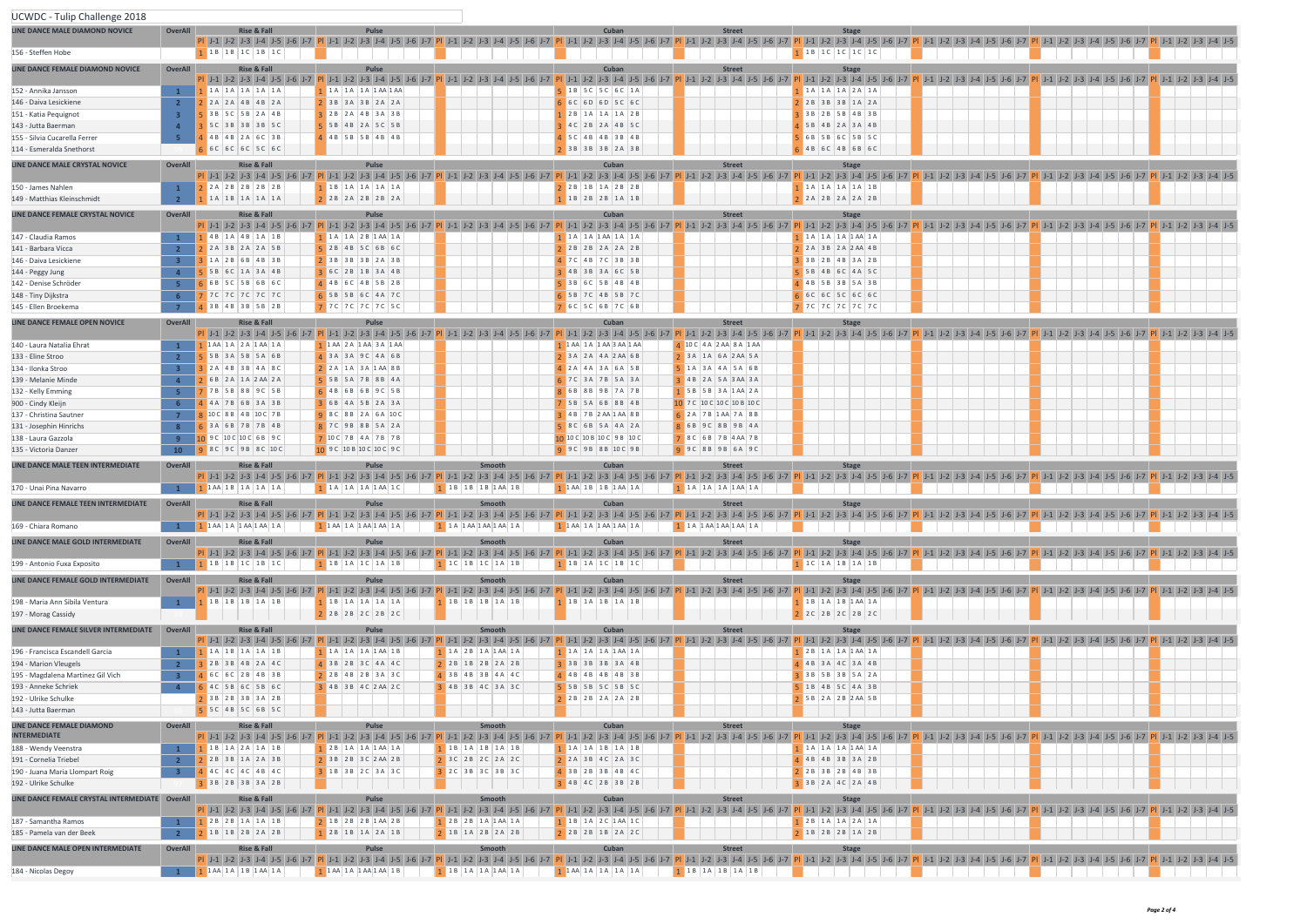| UCWDC - Tulip Challenge 2018                                           |                 |                                                                                             |                                                 |                                                                                                                     |                                                                                                                                                                             |                                                                                          |                                                                                                                                                                                                                                                         |                               |                                                                                                                                                         |                                                                 |
|------------------------------------------------------------------------|-----------------|---------------------------------------------------------------------------------------------|-------------------------------------------------|---------------------------------------------------------------------------------------------------------------------|-----------------------------------------------------------------------------------------------------------------------------------------------------------------------------|------------------------------------------------------------------------------------------|---------------------------------------------------------------------------------------------------------------------------------------------------------------------------------------------------------------------------------------------------------|-------------------------------|---------------------------------------------------------------------------------------------------------------------------------------------------------|-----------------------------------------------------------------|
| LINE DANCE FEMALE OPEN INTERMEDIATE                                    | <b>OverAll</b>  | <b>Rise &amp; Fall</b>                                                                      | <b>Pulse</b>                                    | Smooth                                                                                                              | Cuban                                                                                                                                                                       | <b>Street</b>                                                                            | <b>Stage</b>                                                                                                                                                                                                                                            |                               |                                                                                                                                                         |                                                                 |
|                                                                        |                 | PI J-1 J-2 J-3 J-4 J-5 J-6 J-7                                                              | $J-3$ $J-4$ $J-5$ $J-6$ $J-7$<br>$PI$ J-1 J-2   | J-1 J-2 J-3 J-4 J-5 J-6 J-7<br>$5B$   1A   1A   7A   3A                                                             | J-1 J-2 J-3 J-4 J-5 J-6 J-7<br>6B 7A 7B 10B 3B                                                                                                                              | $12C$ 2A 6B 5AA 4B                                                                       | 1-1 J-2 J-3 J-4 J-5 J-6 J-7 <mark>PI</mark> J-1 J-2 J-3 J-4 J-5 J-6 J-7 <mark>PI</mark> J-1 J-2 J-3 J-4 J-5 J-6 J-7 <mark>PI</mark> J-1 J-2 J-3 J-4 J-5 J-6 J-7 <mark>PI</mark> J-1 J-2 J-3 J-4 J-5 J-6 J-7 <mark>PI</mark> J-1 J-2 J-3 J-4 J-5         |                               |                                                                                                                                                         |                                                                 |
| 178 - Sandra Krause<br>181 - Daniele Guscio                            |                 | 11 B 3 A 1 AA 2 AA 1 B<br>2AA 2A 9B 11A 2B                                                  | 2 12 C 1 A 3 A 10 A 4 B<br>6B 7B 9B 2AA 3A      | 3 7 B 4 A 9 C 3 AA 2 A                                                                                              | 2 7 B 3 A 2 A 5 AA 1 A                                                                                                                                                      | 2 2 A 6 A 2 A 4 10 A 3 B                                                                 |                                                                                                                                                                                                                                                         |                               |                                                                                                                                                         |                                                                 |
| 180 - Heidi Remmers                                                    |                 | $3A   6A   5B   1AA   7B$                                                                   | 4 A 11 B 2 A 3 AA 1 A                           | 3 B 12 B 7 B 1 AA 5 B                                                                                               | $2A   12B   4B   6A   2B$                                                                                                                                                   | 8 C 12 B 4 A 1 AA 2 A                                                                    |                                                                                                                                                                                                                                                         |                               |                                                                                                                                                         |                                                                 |
| 172 - Cynthia Schriek                                                  |                 | 4A 7B 6B 7AA 3B                                                                             | 7B 4A 6B 11A 6B                                 | $2A$ 3A 4A 6AA 7B                                                                                                   | $79B$ 4A 11C 7A 5B                                                                                                                                                          | 1A 1A 1AA 2AA 1A                                                                         |                                                                                                                                                                                                                                                         |                               |                                                                                                                                                         |                                                                 |
| 179 - Laura Lorthois                                                   |                 | 10 7 B 12 B 10 C 8 AA 8 B                                                                   | 2A 3A 8B 1AA 7B                                 | $6B$   9B   3A   8A   8B                                                                                            | $4B$ 5A 1A 2AA 7B                                                                                                                                                           | 4 B 10 B 9 B 4 AA 6 B                                                                    |                                                                                                                                                                                                                                                         |                               |                                                                                                                                                         |                                                                 |
| 174 - Joana Maria Martinez Marti                                       |                 | 1 AA 5 A 7 B 4 AA 11 C                                                                      | 2 1 A 12 B 1 AA 12 A 12 C                       | $9$ 4 B 7 B 8 B 12 B 12 C                                                                                           | $1 A 1 A A 6 B 1 A A 9 B$                                                                                                                                                   | 8 7 C 4 A 3 A 8 A 12 C                                                                   |                                                                                                                                                                                                                                                         |                               |                                                                                                                                                         |                                                                 |
| 173 - Josefin Blomqvist<br>177 - Maria del Mar Crespi Llompart         |                 | $9B$ 4A 2A 5AA 4B<br>5A 1A 8B 3AA 12C                                                       | $10$ 10 B 5 A 12 C 7 A 9 C<br>4 3A 2A 4A 8A 11C | 9B 5A 6B 9A 4A<br>11 11 C 11 B 2 A 10 A 11 C                                                                        | $\bigcap$ 10 B 2 A 5 B 9 A 11 C<br>11 5 B 11 B 8 C 11 B 12 C                                                                                                                | 3A 8B 7B 11A 5B                                                                          |                                                                                                                                                                                                                                                         |                               |                                                                                                                                                         |                                                                 |
| 183 - Erica Nicoletti                                                  |                 | 6 B 11 B 4 B 9 A 6 B                                                                        | 8 5 A 8 B 11 C 6 AA 5 B                         | 1A 6B 5A 5AA 6B                                                                                                     | 12C9B9C8A6B                                                                                                                                                                 | $10$ 9 C 11 B 11 C 7 A 7 B                                                               |                                                                                                                                                                                                                                                         |                               |                                                                                                                                                         |                                                                 |
| 175 - Margalida Lopez Llul                                             | 10 <sup>°</sup> | 11 10 B 9 B 3 A 10 A 10 C                                                                   | 8 B 6 A 5 A 4 AA 2 A                            | 8 B 10 B 11 C 4 AA 1 A                                                                                              | 5 8 B 6 A 3 B 4 AA 4 B                                                                                                                                                      | 11 10 C 7 B 12 C 6 AA 10 C                                                               |                                                                                                                                                                                                                                                         |                               |                                                                                                                                                         |                                                                 |
| 182 - Simona Vitale                                                    | 11              | 8 B 8 B 11 C 6 AA 9 C                                                                       | $11 C$ 9 B 7 B 5 AA 10 C                        | $0$ 10 B 8 B 10 C 2 AA 9 B                                                                                          | $3A$ 8 B 10 C 3 AA 10 C                                                                                                                                                     | $5B$ 3A 8B 3A 11C                                                                        |                                                                                                                                                                                                                                                         |                               |                                                                                                                                                         |                                                                 |
| 176 - Lisa van der Hoeven                                              | 12 <sup>7</sup> | 12 12 B 10 B 12 C 12 A 5 B                                                                  | 11 9 B 10 B 10 C 9 A 8 B                        | 12 12 C 2 A 12 C 11 A 10 C                                                                                          | 12 11 B 10 B 12 C 12 B 8 B                                                                                                                                                  | 12 11 C 9 B 10 C 12 A 9 C                                                                |                                                                                                                                                                                                                                                         |                               |                                                                                                                                                         |                                                                 |
| LINE DANCE FEMALE TEEN ADVANCED                                        | <b>OverAll</b>  | <b>Rise &amp; Fall</b>                                                                      | <b>Pulse</b>                                    | Smooth                                                                                                              | Cuban                                                                                                                                                                       | <b>Street</b>                                                                            | <b>Stage</b>                                                                                                                                                                                                                                            |                               |                                                                                                                                                         |                                                                 |
|                                                                        |                 | PI J-1 J-2 J-3 J-4 J-5 J-6 J-7 PI J-1 J-2 J-3 J-4 J-5 J-6 J-7 PI J-1<br>1 B 1 A 1 A 1 A 1 B | $1$ 1B 1B 1B 1A 1B                              | $J-2$ J-3 J-4 J-5 J-6 J-7<br>$1$ 1A 1A 1B 1A 1A                                                                     | $J-2$ $J-3$ $J-4$ $I-5$<br>$1B$ 14 18 14 18                                                                                                                                 | J-2 J-3 J-4 J-5 J-6 J-7<br>1B 1A 1A 1AA 1A                                               | J-1 J-2 J-3 J-4 J-5 J-6 J-7 PI<br>$1$ 1 B 1 B 1 A 1 AA 1 B                                                                                                                                                                                              | $J-1$ J-2 J-3 J-4 J-5 J-6 J-7 | J-1   J-2   J-3   J-4   J-5   J-6   J-7 <mark>  PI  </mark> J-1   J-2   J-3   J-4   J-5                                                                 |                                                                 |
| 200 - Fiona Bayet                                                      |                 |                                                                                             |                                                 |                                                                                                                     |                                                                                                                                                                             |                                                                                          |                                                                                                                                                                                                                                                         |                               |                                                                                                                                                         |                                                                 |
| LINE DANCE MALE SILVER ADVANCED                                        | <b>OverAll</b>  | <b>Rise &amp; Fall</b>                                                                      | <b>Pulse</b>                                    | Smooth                                                                                                              | Cuban<br>PI J-1 J-2 J-3 J-4 J-5 J-6 J-7 PI J-1 J-2 J-3 J-4 J-5 J-6 J-7 PI J-1 J-2 J-3 J-4 J-5 J-6 J-7 PI J-1 J-2 J-3 J-4 J-5 J-4 J-5 J-6 J-7 PI J-1 J-2 J-3 J-4 J-5 J-6 J-7 | <b>Street</b>                                                                            | <b>Stage</b><br>PI J-1 J-2 J-3 J-4 J-5 J-6 J-7 PI J-1 J-2 J-3 J-4 J-5 J-6 J-7 PI J-1 J-2 J-3 J-4 J-5 J-6 J-7 PI J-1 J-2 J-3 J-4 J-5                                                                                                                     |                               |                                                                                                                                                         |                                                                 |
| 215 - Nick Vitale                                                      |                 | 1B 1B 1C 1A 1C                                                                              | 1 1A 1AA 1B 1AA 1B                              | $1$ 1 B 1 A 1 C 1 B 1 B                                                                                             | $1B$ 14 16 18 16                                                                                                                                                            |                                                                                          | 1 1 AA 1 AA 1 A 1 AA 1 B                                                                                                                                                                                                                                |                               |                                                                                                                                                         |                                                                 |
| LINE DANCE FEMALE SILVER ADVANCED                                      | <b>OverAll</b>  | <b>Rise &amp; Fall</b>                                                                      | <b>Pulse</b>                                    | Smooth                                                                                                              | Cuban                                                                                                                                                                       | <b>Street</b>                                                                            | <b>Stage</b>                                                                                                                                                                                                                                            |                               |                                                                                                                                                         |                                                                 |
|                                                                        |                 |                                                                                             |                                                 | PI J-1 J-2 J-3 J-4 J-5 J-6 J-7 PI J-1 J-2 J-3 J-4 J-5 J-6 J-7 PI J-1 J-2 J-3 J-4 J-5 J-6 J-7                        | PI J-1 J-2 J-3 J-4 J-5 J-6 J-7 PI J-1 J-2 J-3 J-4 J-5 J-6 J-7                                                                                                               |                                                                                          | PI J-1 J-2 J-3 J-4 J-5 J-6 J-7 PI J-1 J-2 J-3 J-4 J-5 J-6 J-7 PI J-1 J-2 J-3 J-4 J-5 J-6 J-7 PI J-1 J-2 J-3 J-4 J-5                                                                                                                                     |                               |                                                                                                                                                         |                                                                 |
| 218 - Rosmarie Sandmeier                                               |                 | $2$ $1$ $B$ $2$ $A$ $1$ $B$ $2$ $A$ $2$                                                     |                                                 |                                                                                                                     | 1B 1B 1B 1B 1C                                                                                                                                                              |                                                                                          | $1B$ 1A 1A 1A 1A 1B                                                                                                                                                                                                                                     |                               |                                                                                                                                                         |                                                                 |
| 219 - Chantal Putseys                                                  |                 | $1$ 2B 1A 2B 1A 1A                                                                          | 1 1A 1A 1A 1A 1A                                |                                                                                                                     |                                                                                                                                                                             |                                                                                          |                                                                                                                                                                                                                                                         |                               |                                                                                                                                                         |                                                                 |
| LINE DANCE MALE DIAMOND ADVANCED                                       | <b>OverAll</b>  | <b>Rise &amp; Fall</b>                                                                      | <b>Pulse</b>                                    | <b>Smooth</b>                                                                                                       | Cuban                                                                                                                                                                       | <b>Street</b>                                                                            | <b>Stage</b>                                                                                                                                                                                                                                            |                               |                                                                                                                                                         |                                                                 |
|                                                                        |                 |                                                                                             |                                                 | PI J-1 J-2 J-3 J-4 J-5 J-6 J-7 PI J-1 J-2 J-3 J-4 J-5 J-6 J-7 PI J-1 J-2 J-3 J-4 J-5 J-6 J-7                        | $1-1$ $1-2$ $1-3$ $1-4$ $1-5$ $1-6$ $1-7$ P                                                                                                                                 | $1 - 1$ J-2 J-3 J-4 J-5 J-6 J-7                                                          | PI J-1 J-2 J-3 J-4 J-5 J-6 J-7 PI J-1 J-2 J-3 J-4 J-5 J-6 J-7 PI J-1 J-2 J-3 J-4 J-5 J-6 J-7 <mark>PI</mark> J-1 J-2 J-3 J-4 J-5                                                                                                                        |                               |                                                                                                                                                         |                                                                 |
| 217 - Alain Hantisse<br>214 - Daan Geelen                              |                 | 1A 1A 2B 1A 1A<br>2 2 B 2 A 1 B 2 A 2 B                                                     | 2 1A 3B 3B 1AA 2B<br>$1$ 2A 2A 1A 2AA 1A        | $1$ 1A 1A 2B 1AA 1B<br>2 2 B 2 A 1 B 2 AA 2 B                                                                       | 2B 2B 2B 1A 1B<br>1B 1A 1B 2A 2B                                                                                                                                            |                                                                                          | 2 2 B 2 A 4 B 3 A 1 B<br>$3$ 3 B 1 A 3 B 4 A 3 B                                                                                                                                                                                                        |                               |                                                                                                                                                         |                                                                 |
| 215 - Nick Vitale                                                      |                 | 3 B 3 B 4 C 4 B 3 B                                                                         | 3 B 1 AA 2 B 3 AA 3 B                           | $3B$ 3 B 3 B 3 C 3 A 3 C                                                                                            | $3$ 3 C 3 B 3 C 3 B 3 C                                                                                                                                                     |                                                                                          | $1 AA 3 A 1 A 1 A A 2 B$                                                                                                                                                                                                                                |                               |                                                                                                                                                         |                                                                 |
| 216 - Steven Gosling                                                   |                 | 4C 4B 3C 3B 4C                                                                              | $4$ 4C 4C 4C 4A 4C                              | $4$ 4 C 4 B 4 C 4 A 4 C                                                                                             | 4 C 4 B 4 D 4 C 4 D                                                                                                                                                         |                                                                                          | 4 4 C 4 A 2 A 2 AA 4 C                                                                                                                                                                                                                                  |                               |                                                                                                                                                         |                                                                 |
| LINE DANCE FEMALE DIAMOND ADVANCED                                     | <b>OverAll</b>  | <b>Rise &amp; Fall</b>                                                                      | <b>Pulse</b>                                    | Smooth                                                                                                              | <b>Cuban</b>                                                                                                                                                                | <b>Street</b>                                                                            | <b>Stage</b>                                                                                                                                                                                                                                            |                               |                                                                                                                                                         |                                                                 |
|                                                                        |                 | PI J-1 J-2 J-3 J-4 J-5 J-6 J-7 PI J-1 J-2 J-3 J-4 J-5 J-6                                   |                                                 | $J-2$ J-3 J-4 J-5 J-6<br>$ J-1 $                                                                                    | PI J-1 J-2 J-3 J-4 J-5 J-6 J-7 PI J-1 J-2 J-3 J-4 J-5 J-6 J-7                                                                                                               |                                                                                          | PI J-1 J-2 J-3 J-4 J-5 J-6 J-7 PI J-1 J-2 J-3 J-4 J-5 J-6 J-7                                                                                                                                                                                           |                               | <u>J-1 J-2 J-3 J-4 J-5 J-6 J-7 PL J-1 J-2 J-3 J-4 J-5</u>                                                                                               |                                                                 |
| 188 - Wendy Veenstra                                                   |                 | $1$ 1B 1A 1B 1A 1B                                                                          |                                                 |                                                                                                                     |                                                                                                                                                                             |                                                                                          |                                                                                                                                                                                                                                                         |                               |                                                                                                                                                         |                                                                 |
| LINE DANCE MALE CRYSTAL ADVANCED                                       | <b>OverAll</b>  | <b>Rise &amp; Fall</b>                                                                      | <b>Pulse</b>                                    | Smooth                                                                                                              | Cuban                                                                                                                                                                       | <b>Street</b>                                                                            | <b>Stage</b>                                                                                                                                                                                                                                            |                               |                                                                                                                                                         |                                                                 |
| 213 - Tommie Nijhuis                                                   |                 | $P $ J-1 J-2 J-3 J-4 J-5 J-6 J-7 $P $ J-1 J-2<br>$1B$   1 B   1 C   1 A   1 C               | $1$ 1B 1A 1C 1A 1B                              | $J-2$ $J-3$ $J-4$ $J-5$ $J-6$ $J-7$<br>$1$ 1B 1B 1C 1A 1B                                                           |                                                                                                                                                                             |                                                                                          | $J-1$ J-2 J-3 J-4 J-5 J-6 J-7<br>$1$ 1B 1A 1B 1A 1C                                                                                                                                                                                                     |                               |                                                                                                                                                         | J-5   J-6   J-7 <mark>  PI</mark>   J-1   J-2   J-3   J-4   J-! |
|                                                                        |                 |                                                                                             |                                                 |                                                                                                                     |                                                                                                                                                                             |                                                                                          |                                                                                                                                                                                                                                                         |                               |                                                                                                                                                         |                                                                 |
| LINE DANCE FEMALE CRYSTAL ADVANCED                                     | <b>OverAll</b>  | <b>Rise &amp; Fall</b><br>$PI$ J-1 J-2 J-3 J-4 J-5 J-6 J-7                                  | Pulse                                           | <b>Smooth</b><br>PI J-1 J-2 J-3 J-4 J-5 J-6 J-7 PI J-1 J-2 J-3 J-4 J-5 J-6 J-7                                      | Cuban<br>$J-1$ J-2 J-3 J-4 J-5                                                                                                                                              | <b>Street</b><br>  J-6   J-7   <mark>PI</mark>   J-1   J-2   J-3   J-4   J-5   J-6   J-7 | <b>Stage</b><br>PI J-1 J-2 J-3 J-4 J-5 J-6 J-7 PI J-1 J-2 J-3 J-4 J-5 J-6 J-7 PI J-1 J-2 J-3 J-4 J-5 J-6 J-7 PI J-1 J-2 J-3 J-4 J-5                                                                                                                     |                               |                                                                                                                                                         |                                                                 |
| 202 - Soraya Maat                                                      |                 | $2A \quad 2A \quad 2A \quad 2A \quad 4B$                                                    |                                                 | $2B   1A   4B   1AA   4C$                                                                                           | $1A   1A   1A   1AA   3B$                                                                                                                                                   |                                                                                          | 3 1 AA 4 A 2 A 2 AA 3 B                                                                                                                                                                                                                                 |                               |                                                                                                                                                         |                                                                 |
| 210 - Marian Sancho                                                    |                 | 3 3 A 1 A 5 B 3 AA 6 C                                                                      | 3 2 A 4 B 4 B 2 AA 5 C                          | 5 5 B 2 A 6 C 6 A 2 B                                                                                               | 4 4 B 4 B 3 B 2 AA 4 B                                                                                                                                                      |                                                                                          | 2A 3A 3B 1AA 2A                                                                                                                                                                                                                                         |                               |                                                                                                                                                         |                                                                 |
| 208 - Gina Kargoscha                                                   |                 | $2$ 5A 5B 3B 1AA 1A                                                                         | $4$ 3B 5B 3B 4A 4B                              | 3 B 5 B 2 B 2 AA 5 C                                                                                                | 3 3 B 5 B 4 B 3 A 2 B                                                                                                                                                       |                                                                                          | $5C$ 5B 5B 4A 4B                                                                                                                                                                                                                                        |                               |                                                                                                                                                         |                                                                 |
| 212 - Clarissa Schneider-Wirsching<br>211 - Maria Jose Calafat Barcelo |                 | $4$ 4A 4A 1A 4A 2B<br>$1AA$ 3A 6C 6A 5C                                                     | $2$ 5B 3B 2A 3A 3B<br>$-$ 4 B 2 B 5 C 5 A 1 A   | 2 1A 3B 1A 3AA 3B<br>$4B$ 4 B 3 B 5 A 1 B                                                                           | 5 5 5 3 3 B 2 B 5 A 5 B<br>$2B   2B   5C   4A   1A$                                                                                                                         |                                                                                          | 4 3 B 2 A 4 B 5 A 5 B<br>  4 B   1 A   1 A   3 AA   1 A                                                                                                                                                                                                 |                               |                                                                                                                                                         |                                                                 |
| 185 - Pamela van der Beek                                              |                 | $6B$ 6B 4B 5A 3B                                                                            |                                                 | 6 6 6 6 6 5 6 4 A 6 C                                                                                               |                                                                                                                                                                             |                                                                                          |                                                                                                                                                                                                                                                         |                               |                                                                                                                                                         |                                                                 |
| <b>LINE DANCE MALE OPEN ADVANCED</b>                                   | <b>OverAll</b>  | <b>Rise &amp; Fall</b>                                                                      | <b>Pulse</b>                                    | Smooth                                                                                                              | Cuban                                                                                                                                                                       | <b>Street</b>                                                                            | <b>Stage</b>                                                                                                                                                                                                                                            |                               |                                                                                                                                                         |                                                                 |
|                                                                        |                 | PI J-1 J-2 J-3 J-4 J-5 J-6 J-7 PI J-1 J-2 J-3 J-4 J-5 J-6 J-7 PI J-1 J-2 J-3 J-4 J-5 J-6    |                                                 |                                                                                                                     | J-1 J-2 J-3 J-4 J-5 J-6 J-7                                                                                                                                                 | $J-2$ J-3 J-4 J-5 J-6 J-7                                                                | PI J-1 J-2 J-3 J-4 J-5 J-6 J-7 PI                                                                                                                                                                                                                       |                               | J-1   J-2   J-3   J-4   J-5   J-6   J-7 <mark>  PI</mark>   J-1   J-2   J-3   J-4   J-5                                                                 |                                                                 |
| 209 - Romain Brasme                                                    |                 | $1B$ $1A$ $1A$ $1AA$ $1B$                                                                   | $1$ 1 A 1 AA 1 B 1 AA 1 B                       | $1$ $1$ AA $1$ AA $1$ B $1$ AA $1$ A                                                                                | 1 B   1 A   1 B   1 AA   1 B                                                                                                                                                | $1$ AA $1$ AA $1$ AA $1$ AA $1$ AA                                                       | $1$ 1 AA 1 AA 1 AA 1 AA $1$ A                                                                                                                                                                                                                           |                               |                                                                                                                                                         |                                                                 |
| LINE DANCE FEMALE OPEN ADVANCED                                        | <b>OverAll</b>  | <b>Rise &amp; Fall</b>                                                                      | <b>Pulse</b>                                    | <b>Smooth</b>                                                                                                       | Cuban                                                                                                                                                                       | <b>Street</b>                                                                            | <b>Stage</b>                                                                                                                                                                                                                                            |                               |                                                                                                                                                         |                                                                 |
|                                                                        |                 | PI J-1 J-2 J-3 J-4 J-5 J-6 J-7 PI J-1 J-2 J-3 J-4 J-5 J-6 J-7 PI                            |                                                 | $J-2$ J-3 J-4 J-5 J-6 J-7<br>$J-1$                                                                                  | $1-1$ $1-2$ $1-3$ $1-4$ $1-5$ $1-6$ $1-7$                                                                                                                                   | $1-2$ $1-3$ $1-4$ $1-5$ $1-6$                                                            |                                                                                                                                                                                                                                                         |                               | J-1 J-2 J-3 J-4 J-5 J-6 J-7 <mark>PI</mark> J-1 J-2 J-3 J-4 J-5 J-6 J-7 <mark>PI</mark> J-1 J-2 J-3 J-4 J-5 J-6 J-7 <mark>PI</mark> J-1 J-2 J-3 J-4 J-5 |                                                                 |
| 206 - Indre Kirklyte                                                   |                 | $2A \mid 4A \mid 2A \mid 5B \mid 1A$                                                        | $1$ 1A 1A 1A 1A 1A                              | $1A$ 14 7C 1A 2A                                                                                                    | $1 AA 1 A 3 B 1 A 3 B$                                                                                                                                                      | 3 1 AA 3 A 4 B 3 A 3 A                                                                   | $1 AA 3 A 1 A 2 A 1 A$                                                                                                                                                                                                                                  |                               |                                                                                                                                                         |                                                                 |
| 201 - Shauni Dankers<br>203 - Jolanda Korpershoek                      |                 | 6 B   5 A   4 B   7 B   4 B                                                                 | $2$ 5B 3A 5B 2A 2B<br>$3$ 3B 4A 3B 3A 4B        | 2 5 B 2 A 3 B 2 A 1 A<br>$2A$ 3A 1A 4B 4B                                                                           | 4 6 B 4 B 5 B 3 A 2 A<br>3A 3A 1A 6B 1A                                                                                                                                     | 2 5 B 1 A 2 A 1 A 2 A<br>4 B 2 A 1 A 2 A 1 A                                             | 2 4 B 2 A 2 A 1 AA 3 B<br>$3$ $3A$ $1A$ $4B$ $3A$ $2A$                                                                                                                                                                                                  |                               |                                                                                                                                                         |                                                                 |
| 202 - Soraya Maat                                                      |                 | 4 5 B 1 A 3 A 3 A 6 B                                                                       | 4 2 B 2 A 4 B 5 B 5 B                           | 6 6 8 4 A 6 C 6 B 5 C                                                                                               | 2 2 A 2 A 4 B 2 A 5 B                                                                                                                                                       | 5 3 B 5 B 5 B 6 B 6 B                                                                    | 4 2 A 4 A 3 A 5 B 5 B                                                                                                                                                                                                                                   |                               |                                                                                                                                                         |                                                                 |
| 204 - Jana Bogaerts                                                    |                 | $4B$ 3A 1A 2A 3B                                                                            | 4B 5A 2A 6B 3B                                  | 4B 5B 5B 5B 3B                                                                                                      | $5$ 5B 5B 2A 4B 4B                                                                                                                                                          | $1$ 2A 4A 3A 4B 4B                                                                       | $5$ 5B 5B 5B 4B 4B                                                                                                                                                                                                                                      |                               |                                                                                                                                                         |                                                                 |
| 208 - Gina Kargoscha                                                   |                 | $7C$ 78 76 68 58                                                                            | 7 7C 7B 6B 7C 7C                                | $\overline{A}$ 3A 7B 2A 3A 6C                                                                                       | 7 4A 7B 7C 5B 7C                                                                                                                                                            | 6 6 6 6 8 7 C 5 B 5 B                                                                    | 6 6 C 6 B 6 C 6 B 6 C                                                                                                                                                                                                                                   |                               |                                                                                                                                                         |                                                                 |
| 207 - Shen Young Park                                                  |                 | 6 1A 6B 6C 4B 7C                                                                            | $6C$ 6B 7C 4A 6C                                | $7$ 7C 6B 4B 7B 7C                                                                                                  | 6 7 C 6 B 6 C 7 C 6 C                                                                                                                                                       | 7 7C 7B 6B 7D 7C                                                                         | 7 7C 7B 7C 7C 7C                                                                                                                                                                                                                                        |                               |                                                                                                                                                         |                                                                 |
| LINE DANCE SHOWCASE MALE DIAMOND                                       | <b>OverAll</b>  | <b>Rise &amp; Fall</b>                                                                      | <b>Pulse</b>                                    | Smooth                                                                                                              | Cuban                                                                                                                                                                       | <b>Street</b>                                                                            | <b>Stage</b>                                                                                                                                                                                                                                            |                               |                                                                                                                                                         |                                                                 |
|                                                                        |                 | 1 B 1 B 1 C 1 B 1 B                                                                         | $1$ $1$ C $1$ B $1$ A $1$ A $1$ B               | PI J-1 J-2 J-3 J-4 J-5 J-6 J-7 PI J-1 J-2 J-3 J-4 J-5 J-6 J-7 PI J-1 J-2 J-3 J-4 J-5 J-6 J-7<br>$1C$ 18 18 18 18 18 | $1C$ 18 18 18 16 16                                                                                                                                                         |                                                                                          | PI J-1 J-2 J-3 J-4 J-5 J-6 J-7 PI J-1 J-2 J-3 J-4 J-5 J-6 J-7 PI J-1 J-2 J-3 J-4 J-5 J-6 J-7 PI J-1 J-2 J-3 J-4 J-5 J-6 J-7 PI J-1 J-2 J-3 J-4 J-5 J-6 J-7 PI J-1 J-2 J-3 J-4 J-5<br>$1B$ 18 18 18 14 14                                                |                               |                                                                                                                                                         |                                                                 |
| 217 - Alain Hantisse<br>216 - Steven Gosling                           |                 | 2 2 C 2 C 2 C 2 C 2 C                                                                       | $2$ 2D 2C 2C 2C 2C                              | 2 2 D 2 C 2 C 2 C 2 C                                                                                               | 2 2 D 2 D 2 C 2 C 2 D                                                                                                                                                       |                                                                                          | 2 2 C 2 C 2 C 2 B 2 C                                                                                                                                                                                                                                   |                               |                                                                                                                                                         |                                                                 |
| <b>LINE DANCE SHOWCASE FEMALE OPEN</b>                                 | <b>OverAll</b>  | <b>Rise &amp; Fall</b>                                                                      | Pulse                                           | Smooth                                                                                                              | Cuban                                                                                                                                                                       | <b>Street</b>                                                                            | <b>Stage</b>                                                                                                                                                                                                                                            |                               |                                                                                                                                                         |                                                                 |
|                                                                        |                 |                                                                                             |                                                 | PI J-1 J-2 J-3 J-4 J-5 J-6 J-7 PI J-1 J-2 J-3 J-4 J-5 J-6 J-7 PI J-1 J-2 J-3 J-4 J-5 J-6 J-7                        |                                                                                                                                                                             |                                                                                          | PI J-1 J-2 J-3 J-4 J-5 J-6 J-7 <mark>PI J-1 J-2 J-3 J-4 J-5 J-6 J-7 PI</mark> J-1 J-2 J-3 J-4 J-5 J-6 J-7 <mark>PI</mark> J-1 J-2 J-3 J-4 J-5 J-6 J-7 <mark>PI</mark> J-1 J-2 J-3 J-4 J-5 J-6 J-7 PI J-1 J-2 J-3 J-4 J-5 J-6 J-7 PI J-1 J-2 J-3 J-4 J-5 |                               |                                                                                                                                                         |                                                                 |
| 201 - Shauni Dankers                                                   |                 | $1A$ $1B$ $4B$ $2A$ $2B$                                                                    | 2 2 B 1 B 3 B 2 B 2 B                           | 2 B 1 A 3 A 5 B 1 B                                                                                                 | $1B   2C   3B   2A   1B$                                                                                                                                                    | $1C$ 1B 2AA 4A 1B                                                                        | $2B   1B   1AA   3A   2A$                                                                                                                                                                                                                               |                               |                                                                                                                                                         |                                                                 |
| 203 - Jolanda Korpershoek                                              | $\overline{2}$  | 3 3 B 3 B 2 A 3 B 1 B                                                                       | 1 1 B 2 B 1 A 1 A 1 B                           | 1 3 B 2 A 2 A 1 A 2 B                                                                                               |                                                                                                                                                                             | 2 2 D 2 B 4 B 1 AA 3 B                                                                   | 3 3 C 5 C 3 B 2 A 3 B                                                                                                                                                                                                                                   |                               |                                                                                                                                                         |                                                                 |
| 172 - Cynthia Schriek                                                  |                 | 2 B 2 B 1 A 1 A 3 B                                                                         | $3$ 3C 3C 2B 3C 3C                              | $1B$ 4B 1A 3A 3B                                                                                                    | 3 3 C 3 C 1 AA 3 B 3 C                                                                                                                                                      | $1$ 4 D 3 B 1 AA 3 A 4 C                                                                 | $55C$ 3C 4B 5C 4B                                                                                                                                                                                                                                       |                               |                                                                                                                                                         |                                                                 |
| 179 - Laura Lorthois<br>173 - Josefin Blomqvist                        |                 |                                                                                             |                                                 | $5C$ 3B 5B 4B 5C                                                                                                    |                                                                                                                                                                             | 3 3 D 4 C 3 A 2 AA 2 B                                                                   | $4C$ 2B 2A 1AA 5C                                                                                                                                                                                                                                       |                               |                                                                                                                                                         |                                                                 |
| 208 - Gina Kargoscha                                                   |                 |                                                                                             |                                                 | 4 4 B 5 C 4 B 2 A 4 C                                                                                               |                                                                                                                                                                             |                                                                                          |                                                                                                                                                                                                                                                         |                               |                                                                                                                                                         |                                                                 |
| 178 - Sandra Krause                                                    |                 |                                                                                             |                                                 |                                                                                                                     |                                                                                                                                                                             |                                                                                          | 4 1 B 4 B 5 C 4 B 1 A                                                                                                                                                                                                                                   |                               |                                                                                                                                                         |                                                                 |
| 185 - Pamela van der Beek                                              |                 | $4C$ 4 C 3 B 4 C 4 C                                                                        |                                                 |                                                                                                                     |                                                                                                                                                                             |                                                                                          |                                                                                                                                                                                                                                                         |                               |                                                                                                                                                         |                                                                 |